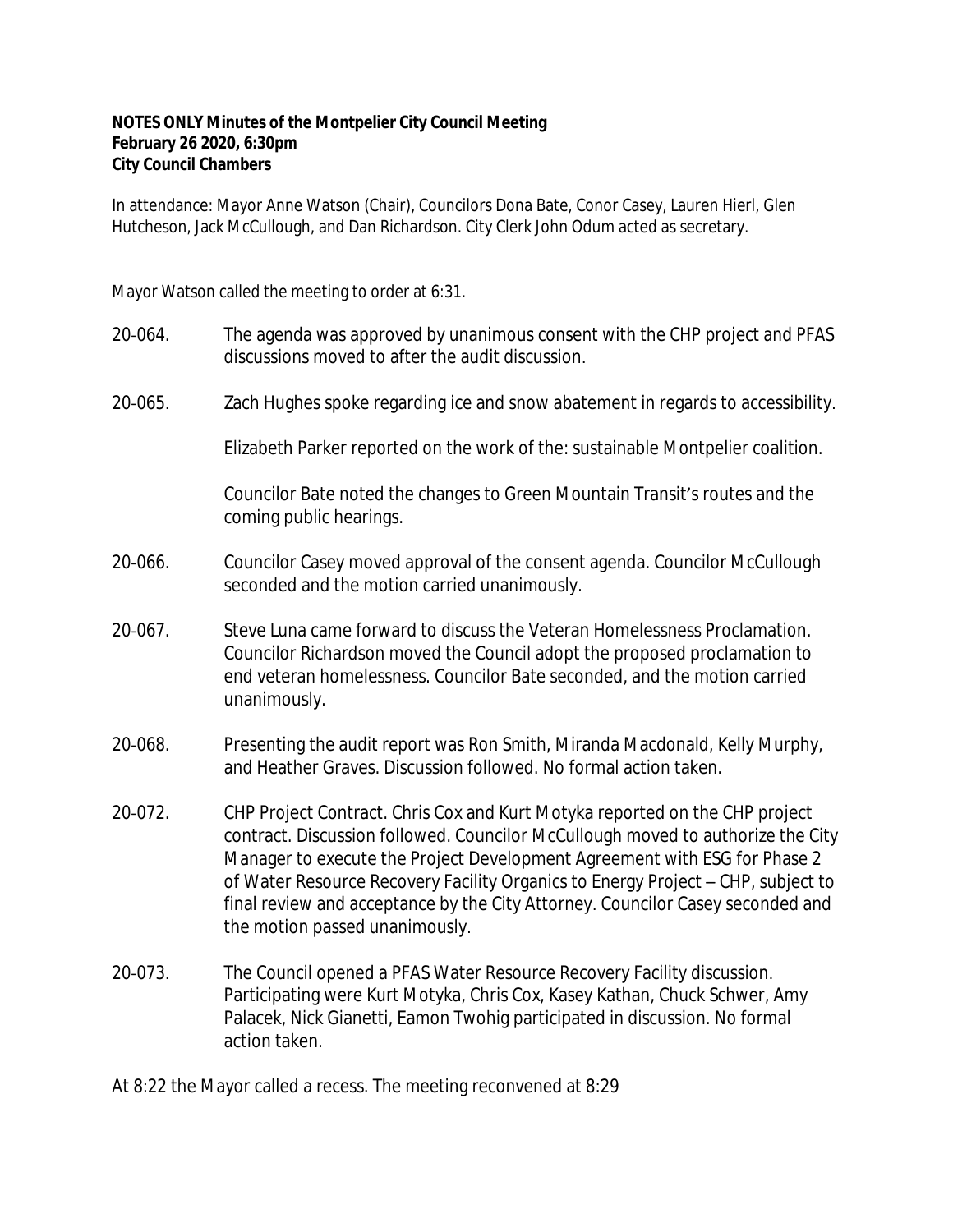- 20‐074. The Council heard the Homelessness Task Force FY20 Request. Ken Russell, Zach Hughes, Jodie Kelly, and Mike Miller participated. No formal action taken.
- 20‐069. Donna Barlow Casey came forward to discuss the CVT Solid Waste Appointment. After brief discussion, Councilor Bate moved to appoint Donna Barlow Casey. Councilor McCullough seconded, and the motion carried unanimously.
- 20‐070. Mike Miller came forward to discuss a possible rental inspection program. No formal action taken.
- 20‐071. After discussion, Councilor McCullough moved to adopt the proposed legislative agenda as amended during discussion. Councilor Casey seconded and the motion carried unanimously.
- 20‐076. Councilor Bate encouraged residents to show up at Town Meeting.

Councilor Casey thanked The Bridge for its election coverage and noted that Seattle had banned winter evictions and that he would try to get more information.

Councilor Hutcheson reported on the Homelessness task Force and Another Way meetings. He also thanked those present for his experience as a City Council Member.

Councilor Hutcheson thanked The Bridge for its coverage, thanked Councilor Hutcheson for his service, and encouraged residents to vote.

Councilor McCullough thanked Councilor Hutcheson for his service,

Councilor Hierl reported on the Social and Economic Justice Advisory Committee report. Discussion followed about committee budgeting. She also offered thanks to Councilor Hutcheson for his service.

- 20‐077. The Mayor thanked Councilor Hutcheson for his service.
- 20‐078. The City Clerk thanked Councilor Hutcheson for his service, reported on early voting, and invited residents to Saturday morning voting.

Councilor Bate offered thanks to ORCA for their recent coverage.

20‐079. The City Manager reported that the Assistant City Manager will be at the Statehouse testifying, noted that he had received a report from the Montpelier